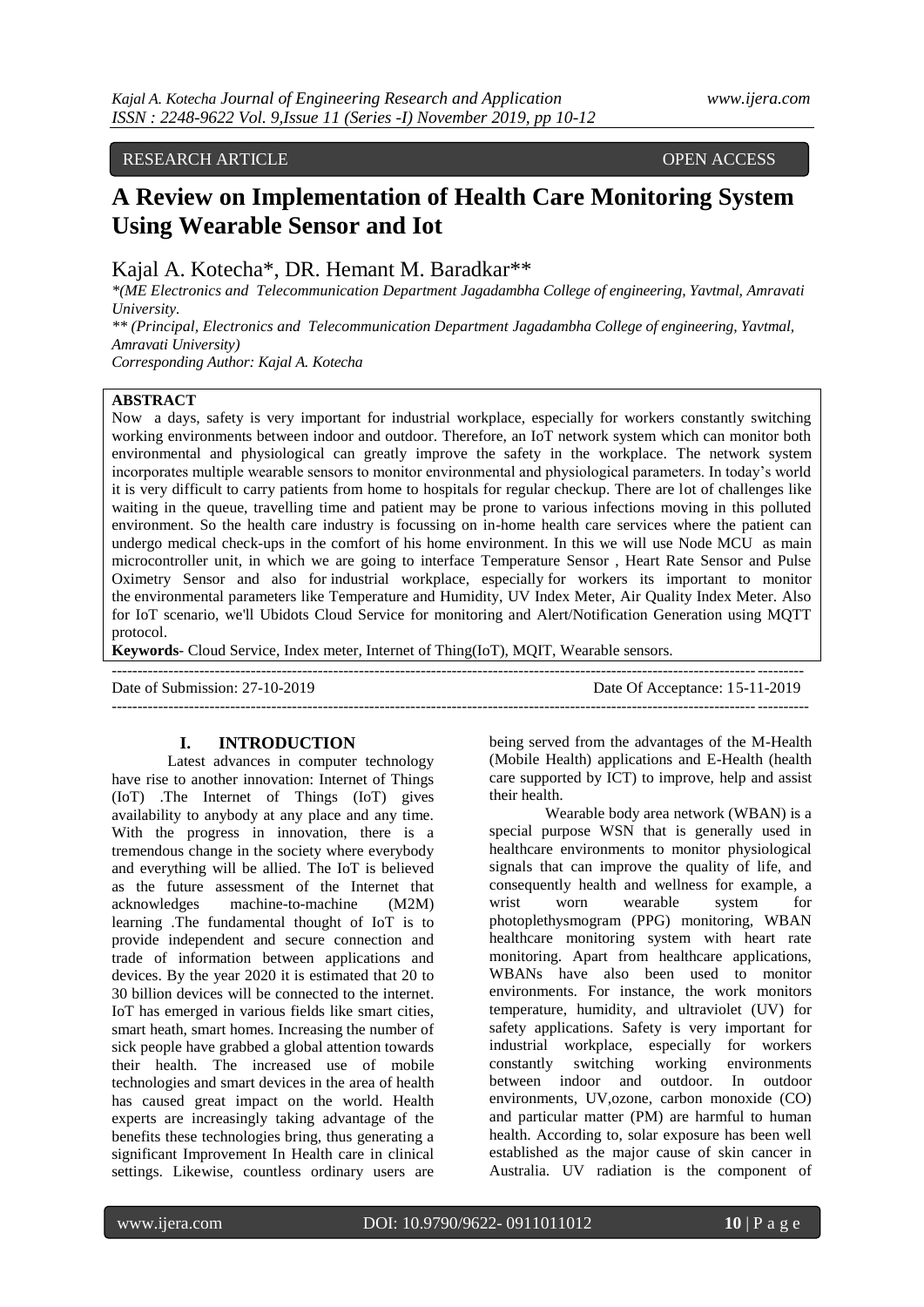sunlight which is harmful. Long-term exposure to UV index level of 3 or above can lead to skin cancer. UV exposure is also a cause of eye diseases . In addition to UV, carbon dioxide (CO2), smoke, CO, and Volatile organic compounds (VOC) are some commonly indoor pollutants . Symptoms of CO2 poisoning, such as hearing loss, headache and rapid pulse rate, may happen to some occupants when the CO2 level is above 600 ppm.

Therefore, it is essential to have a WSN system to monitor both UV and CO2 for industrial workplace. To prevent workers from being exposed to any risky and hazardous situations, some physiological parameters of workers should also be monitored. Body temperature and heart rate are the most studied parameters in WBAN-based medical monitoring works.

## **II. LITERATURE REVIEW**

K. S. Shin and M. J. Mao Kaiver [1] presented a cell phone based health monitoring system with self analysis which incorporates IoT a new paradigm that uses smart objects which are not only capable of collecting the information from the environment and interacting the physical world, but also to be interconnected with each other through internet to exchange data as well as information.

S. J. Jung and W. Y. Chung[2] studied the Flexible and scalable patient's health monitoring system in 6LoWPAN . The main advantage of this enabling factor is the combination of some technologies and communications solution. The results of Internet of Things are synergetic activities gathered in various fields of knowledge like telecommunications, informatics and electronics.

Mario Blumthaler [3] presented a technique to provide information about the level of solar UV. The UV-Index (UVI) is the relevant quantity, expressing the erythemally weighted irradiance to a horizontal plane on a simple scale. As solar UV irradiance is strongly variable in time and space, measurements within a network provide the best source of information, provided they can be made available rapidly.

Shivayogi Hiremath, Geng Yang, Kunal Mankodiya [4] presented an effort to conceptualize WIOT in terms of their design, function, including wearable sensor, internet connected gateways and cloud and big data support that are key to its future success in healthcare domain applications. Also present a new system science for WIOT that suggests future directions, encompassing operational and clinical aspects.

#### **III. PROPOSED WORK**

In this paper proposed approach of wearable sensor network for health care system

consists of two nodes, health node and safe node interface with Node MCU ESP32 Microcontroller Unit. Heterogeneous wearable IoT sensor network system for connected safety and health applications, which is also suitable for industrial workplace. The system architecture is shown in Fig. 1.



Wearable body area network (WBAN) is a special purpose WSN that is generally used in healthcare environments to monitor physiological signals that can improve the quality of life, and consequently health and wellness. Safety is very important for industrial workplace, especially for workers constantly switching working environments between indoor and outdoor. In outdoor environments, UV, ozone, carbon monoxide (CO) and particular matter (PM) are harmful to human health. The wearable network consists of multiple wearable sensor nodes which are capable of communicating with each other. Each person is equipped with nodes: the first node is named Safe Node for environmental condition monitoring ; the second node named Health Node is for physiological signals monitoring. Safe Node consists of environmental sensors includes Temperature and Humidity Sensor (DHT11), UV Index Meter and Air Quality Sensor (MQ 135). Health Node consists of wearable body sensors includes Body Temperature sensor (LM35), Heart Rate and Pulse Oximetry sensor (Max 30100).Wearable sensors on different subjects are designed to communicate with each other for an effective connectivity. In addition, a smart IoT gateway is designed and implemented to process, store and pass the data to cloud infrastructure. Monitored data can be displayed from a local web server located in the gateway and a website in the cloud server. If any emergency condition is detected, the system can notify users by pushing

.